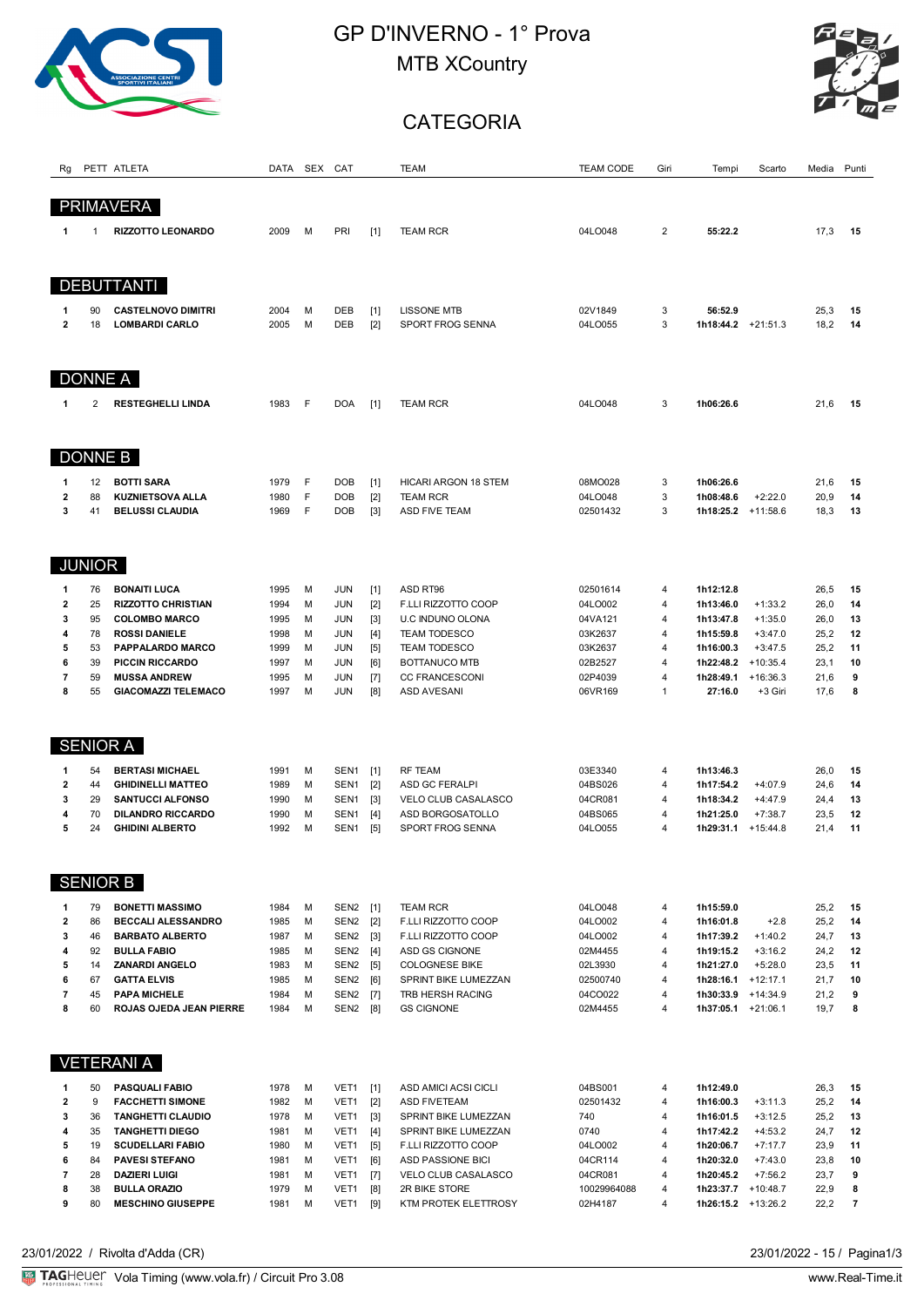## CATEGORIA

| Rg                      |                      | PETT ATLETA                                         | DATA         | SEX    | CAT                                  |                  | <b>TEAM</b>                                  | <b>TEAM CODE</b>     | Giri                             | Tempi                  | Scarto                  | Media        | Punti          |
|-------------------------|----------------------|-----------------------------------------------------|--------------|--------|--------------------------------------|------------------|----------------------------------------------|----------------------|----------------------------------|------------------------|-------------------------|--------------|----------------|
| 10                      | 47                   | <b>RIPONI ALESSANDRO</b>                            | 1978         | M      | VET1                                 | $[10]$           | <b>NEW TEAM ASD</b>                          | 04LO037              | 4                                | 1h29:13.1              | $+16:24.1$              | 21,5         | 6              |
| 11                      | 63                   | <b>MONACO GIANNI</b>                                | 1978         | M      | VET1                                 | [11]             | ASD CASSINIS CYCLING                         | 04MI183              | 3                                | 1h22:25.9              | +1 Giro                 | 17,4         | 5              |
|                         |                      |                                                     |              |        |                                      |                  |                                              |                      |                                  |                        |                         |              |                |
| <b>VETERANI B</b>       |                      |                                                     |              |        |                                      |                  |                                              |                      |                                  |                        |                         |              |                |
|                         |                      |                                                     |              |        |                                      |                  |                                              |                      |                                  |                        |                         |              |                |
| 1<br>2                  | 73<br>77             | <b>ROTA CLAUDIO</b><br><b>RIZZOTTO CLAUDIO</b>      | 1974<br>1977 | M<br>M | VET2<br>VET <sub>2</sub>             | $[1]$<br>$[2]$   | F.LLI RIZZOTTO COOP<br><b>TEAM RCR</b>       | 04LO002<br>04LO048   | 4<br>4                           | 1h13:45.0<br>1h13:45.5 | $+0.5$                  | 26,0<br>26,0 | 15<br>14       |
| 3                       | 3                    | <b>CICERANO GIANDOMENICO</b>                        | 1976         | M      | VET <sub>2</sub>                     | $[3]$            | <b>TEAM RCR</b>                              | 04LO048              | $\overline{4}$                   | 1h16:00.8              | $+2:15.8$               | 25,2         | 13             |
| 4                       | 93                   | <b>COLPANI GIUSEPPE</b>                             | 1974         | М      | VET <sub>2</sub>                     | $[4]$            | F.LLI RIZZOTTO COOP                          | 04LO002              | $\overline{4}$                   | 1h17:43.0              | $+3:58.0$               | 24,7         | 12             |
| 5                       | 68                   | <b>CIMA SERGIO</b>                                  | 1975         | M      | VET2                                 | $[5]$            | DIMMIDISI CYCLING TE                         | 04BS025              | $\overline{4}$                   | 1h17:44.7              | $+3:59.7$               | 24,6         | 11             |
| 6                       | 49                   | <b>FOSSATI ALBERTO</b>                              | 1974         | M      | VET2                                 | [6]              | ASD SANTANGELO                               | 04PV001              | $\overline{4}$                   | 1h17:56.5              | $+4:11.5$               | 24,6         | 10             |
| 7<br>8                  | 48<br>27             | <b>COPPIARDI GIORGIO</b><br><b>GHIZZI MARCO</b>     | 1975<br>1975 | M<br>М | VET2<br>VET <sub>2</sub>             | $[7]$<br>[8]     | ASD TEAM ERRE BIKE<br>ASD CASTEL GOFFREDO    | 04BS088<br>04MN037   | $\overline{4}$<br>$\overline{4}$ | 1h17:57.2<br>1h18:03.7 | $+4:12.2$<br>$+4:18.7$  | 24,6<br>24,5 | 9<br>8         |
| 9                       | 82                   | <b>FRIGERIO PAOLO</b>                               | 1973         | M      | VET2                                 | [9]              | ASD CASSINIS CYCLING                         | 04MI183              | $\overline{4}$                   | 1h19:54.0              | $+6:09.0$               | 24,0         | $\overline{7}$ |
| 10                      | 61                   | <b>BEGHELLO GIANLUCA</b>                            | 1973         | M      | VET2                                 | $[10]$           | <b>BCS OSPEDALETTI</b>                       | 06S1383              | $\overline{4}$                   | 1h21:23.2              | $+7:38.2$               | 23,5         | 6              |
| 11                      | 16                   | <b>CIGLIOLA MAURIZIO</b>                            | 1975         | M      | VET <sub>2</sub>                     | [11]             | UNA TT                                       | 02N4472              | $\overline{4}$                   | 1h22:49.5              | $+9:04.5$               | 23,1         | 5              |
| 12<br>13                | 83<br>6              | <b>SANTINI ROBERTO</b><br><b>TIBONI TIZIANO</b>     | 1976<br>1975 | M<br>M | VET <sub>2</sub>                     | $[12]$           | ASD CASSINIS CYCLING<br><b>TEAM LODA</b>     | 04MI183              | $\overline{4}$<br>$\overline{4}$ | 1h23:21.7<br>1h32:03.1 | $+9:36.7$<br>$+18:18.1$ | 23,0         | 4<br>5         |
| 14                      | 4                    | DORIGO GIULIO DINO                                  | 1974         | M      | VET2<br>VET2                         | $[13]$<br>$[14]$ | <b>COLOGNESE BIKE</b>                        | 02500604<br>02L3930  | 3                                | 1h21:28.2              | +1 Giro                 | 20,8<br>17,6 | 2              |
| 15                      | 56                   | <b>SIRONI GINO</b>                                  | 1975         | M      | VET2                                 | $[15]$           | <b>GS CIGNONE</b>                            | 02M4455              | $\overline{2}$                   | 45:09.5                | +2 Giri                 | 21,2         | 1              |
|                         |                      |                                                     |              |        |                                      |                  |                                              |                      |                                  |                        |                         |              |                |
|                         |                      |                                                     |              |        |                                      |                  |                                              |                      |                                  |                        |                         |              |                |
|                         |                      | <b>GENTLEMAN A</b>                                  |              |        |                                      |                  |                                              |                      |                                  |                        |                         |              |                |
| 1                       | 10                   | <b>RUTA CLAUDIO</b>                                 | 1968         | M      | GEN <sub>1</sub>                     | [1]              | <b>SCUDERIA VERZELETTI</b>                   | 02501613             | 4                                | 1h16:01.0              |                         | 25,2         | 15             |
| 2                       | 57                   | <b>PIACENTINI FABRIZIO</b>                          | 1969         | M      | GEN <sub>1</sub>                     | [2]              | <b>CC FRANCESCONI</b>                        | 02P4039              | $\overline{4}$                   | 1h17:57.0              | $+1:56.0$               | 24,6         | 14             |
| 3<br>4                  | $\overline{7}$<br>62 | <b>FRIGERIO MARCO</b><br><b>ALBRIZIO PIETRO</b>     | 1970<br>1970 | M<br>M | GEN <sub>1</sub><br>GEN <sub>1</sub> | $[3]$<br>[4]     | <b>CICLI MANT</b><br>F.LLI RIZZOTTO COOP     | 02501611<br>04LO002  | $\overline{4}$<br>$\overline{4}$ | 1h21:26.0<br>1h23:22.2 | $+5:25.0$<br>$+7:21.2$  | 23,5<br>23,0 | 13<br>12       |
| 5                       | 15                   | DENTI TARZIA ALESSANDRO                             | 1972         | M      | GEN <sub>1</sub>                     | $[5]$            | <b>CC FRANCESCONI</b>                        | 02P4039              | $\overline{4}$                   | 1h24:01.4              | $+8:00.4$               | 22,8         | 11             |
| 6                       | 31                   | <b>TELESE LEONARDO</b>                              | 1972         | M      | GEN <sub>1</sub>                     | [6]              | SUPERMECATI MASSI                            | 02Q2556              | $\overline{4}$                   | 1h24:09.2              | $+8:08.2$               | 22,8         | 10             |
| 7                       | 11                   | <b>PLEBANI ENRICO</b>                               | 1969         | M      | GEN <sub>1</sub>                     |                  | <b>SC VERZELETTI</b>                         | 02501613             | 4                                | 1h27:23.4              | $+11:22.4$              | 21,9         | 9              |
| 8                       | 40                   | <b>CIAO FRANCESCO</b>                               | 1968         | M      | GEN <sub>1</sub>                     | [8]              | <b>ASD FIVE TEAM</b>                         | 02501432             | $\overline{4}$                   | 1h28:16.9              | $+12:15.9$              | 21,7         | 8              |
|                         |                      |                                                     |              |        |                                      |                  |                                              |                      |                                  |                        |                         |              |                |
|                         |                      | <b>GENTLEMAN B</b>                                  |              |        |                                      |                  |                                              |                      |                                  |                        |                         |              |                |
| 1                       | 91                   | <b>TADDIA ROBERTO</b>                               | 1966         | M      | GEN2                                 | $[1]$            | TEAM RCR                                     | 04LO048              | 4                                | 1h16:04.3              |                         | 25,2         | 15             |
| 2                       | 17                   | <b>MONTANELLI WALTER</b>                            | 1966         | M      | GEN <sub>2</sub>                     | $[2]$            | <b>GS PEREGO</b>                             | 04CO069              | 4                                | 1h17:36.2              | $+1:31.9$               | 24,7         | 14             |
| 3                       | 37                   | <b>FAPPANI GIANPAOLO</b>                            | 1963         | M      | GEN2                                 | $[3]$            | ASD CICLIMANT-S RACI                         | 02581611             | $\overline{4}$                   | 1h17:36.7              | $+1:32.4$               | 24,7         | 13             |
| 4                       | 26                   | <b>BARDINI DAVIDE</b>                               | 1967         | M      | GEN <sub>2</sub>                     | $[4]$            | ASD CASTEL GOFFREDO                          | 04MN037              | $\overline{4}$                   | 1h18:36.2              | $+2:31.9$               | 24,4         | 12             |
| 5<br>6                  | 74<br>51             | <b>GEROSA ENDRIO</b><br><b>MANZONI ROBERTO</b>      | 1966<br>1963 | M<br>M | GEN <sub>2</sub><br>GEN <sub>2</sub> | [5]<br>[6]       | <b>TEAM RCR</b><br><b>VAM RACE</b>           | 04LO048<br>02T4469   | 4<br>4                           | 1h18:36.5<br>1h21:24.5 | $+2:32.2$<br>$+5:20.2$  | 24,4<br>23,5 | 11<br>10       |
| 7                       | 87                   | <b>ALUNNO DANILO</b>                                | 1966         | M      | GEN2 [7]                             |                  | <b>WILDPIGS CREW</b>                         | 01NO061              | 4                                | 1h22:43.7              | $+6:39.4$               | 23,2         | 9              |
| 8                       | 58                   | <b>MUSSA GIULIO</b>                                 | 1965         | M      | GEN2 [8]                             |                  | <b>CC FRANCESCONI</b>                        | 02P4039              | 4                                | 1h24:00.9              | $+7:56.6$               | 22,8         |                |
| 9                       | 85                   | <b>VENTURINI LUCA</b>                               | 1967         | M      | GEN2                                 | [9]              | <b>VELO CLUB PONTENURE</b>                   | 08PC040              | 4                                | $1h26:12.7$ +10:08.4   |                         | 22,2         | 7              |
| 10                      | 33<br>94             | <b>FROSIO ROBERTO</b>                               | 1966         | M      | GEN2 [10]                            |                  | ASD GCA LOCATE<br>POLISPORTIVA FONDAZI       | 04BG058              | 4<br>4                           | 1h30:11.4              | +14:07.1                | 21,2         | 6<br>5         |
| 11<br>12                | 30                   | <b>RIGOTTI GIUSEPPE</b><br><b>ZANABONI RICCARDO</b> | 1964<br>1963 | M<br>М | GEN2 [11]<br>GEN2 [12]               |                  | ASD RT96                                     | 02M4471<br>02501614  | 3                                | 1h31:17.6<br>57:58.7   | $+15:13.3$<br>+1 Giro   | 21,0<br>24,8 | 4              |
| 13                      | 72                   | <b>LAMBRUGO GIORDANO</b>                            | 1963         | М      | GEN2 [13]                            |                  | AMICI COMASCHI DEL C                         | 04CO008              | 3                                | 1h17:16.5              | +1 Giro                 | 18,6         | 5              |
| 14                      | 75                   | <b>BONAITI ANTONIO</b>                              | 1964         | М      | GEN2 [14]                            |                  | ASD RT96                                     | 02501614             | 2                                | 38:58.6                | +2 Giri                 | 24,6         | 2              |
| 15                      | 20                   | <b>MONTEVERDI EMANUELE</b>                          | 1966         | M      | GEN2 [15]                            |                  | ASD CICLIMANT-S RACI                         | 02501611             | $\mathbf{1}$                     | 20:03.0                | +3 Giri                 | 23,9         | 1              |
| 16                      | 13                   | PEDRETTI ALBERTO                                    | 1965         | M      | GEN2 [16]                            |                  | ARGON 18 HICARI STEM                         | 08MO028              | $\mathbf{1}$                     | 24:12.7                | +3 Giri                 | 19,8         |                |
|                         |                      |                                                     |              |        |                                      |                  |                                              |                      |                                  |                        |                         |              |                |
|                         |                      | SUPER GENTLEMAN A                                   |              |        |                                      |                  |                                              |                      |                                  |                        |                         |              |                |
| 1                       | 42                   | ZANABONI VALTER                                     | 1961         | M      | SG_A [1]                             |                  | ASD TEAM UNIPACK                             | 04CR122              | 3                                | 57:52.4                |                         | 24,8         | 15             |
| $\mathbf{2}$            | 8                    | <b>MNGIARINI BALDASARE</b>                          | 1961         | M      | SG_A [2]                             |                  | <b>MONTICELLI BIKE</b>                       | 02X3762              | 3                                | 57:55.9                | $+3.5$                  | 24,8         | 14             |
| 3                       | 69                   | <b>CIMA FABRIZIO</b>                                | 1960         | М      | SG_A [3]                             |                  | BIKE ADVENTURE TEAM                          | 04MN024              | 3                                | 1h01:06.9              | $+3:14.5$               | 23,5         | 13             |
| 4<br>5                  | 5<br>34              | <b>SARDINI MAURO</b><br><b>GHIZZARI SIMONE</b>      | 1961<br>1961 | M<br>M | SG_A [4]<br>SG_A [5]                 |                  | <b>CICLI MANT</b><br><b>TEAM LEONESSA 99</b> | 02501611<br>02500245 | 3<br>3                           | 1h01:11.9<br>1h01:12.6 | $+3:19.5$<br>$+3:20.2$  | 23,5<br>23,5 | 12<br>11       |
| 6                       | 22                   | <b>BELCASTRO CAMELO</b>                             | 1958         | М      | SG_A [6]                             |                  | ASD CROCE VERDE PAVE                         | 04PV111              | 3                                | 1h01:50.1              | $+3:57.7$               | 23,2         | 10             |
| $\overline{\mathbf{r}}$ | 43                   | <b>D'ALESSANDRO NICOLA</b>                          | 1958         | M      | SG_A [7]                             |                  | ASD CICLIMANT-S RACI                         | 02501611             | 3                                | 1h05:42.3              | $+7:49.9$               | 21,9         | 9              |
| 8                       | 64                   | <b>MORETTI RAFFAELE</b>                             | 1961         | М      | SG_A [8]                             |                  | F.LLI RIZZOTTO COOP                          | 04LO002              | 3                                | 1h10:02.8              | $+12:10.4$              | 20,5         | 8              |
| 9                       | 81                   | <b>SORDI GIACOMO</b>                                | 1959         | M      | SG_A [9]                             |                  | US ACLI CASALPUSTERL                         | 2292                 | 3                                | $1h14:39.8$ +16:47.4   |                         | 19,2         | 7              |
|                         |                      |                                                     |              |        |                                      |                  |                                              |                      |                                  |                        |                         |              |                |
|                         |                      | SUPER GENTLEMAN B                                   |              |        |                                      |                  |                                              |                      |                                  |                        |                         |              |                |
| 1                       | 66                   | <b>ZAPPA CARLO</b>                                  | 1954         | м      | SG_B [1]                             |                  | <b>CYCLING GHEDI</b>                         | 04BS094              | 3                                | 1h02:47.4              |                         | 22,9         | 15             |
| 2                       | 52                   | <b>BIANCHESSI FRANCESCO</b>                         | 1957         | M      | SG_B [2]                             |                  | <b>COLPAK BALLAN</b>                         | 02B23770             | 3                                | 1h04:37.6              | $+1:50.2$               | 22,2         | 14             |
|                         |                      |                                                     |              |        |                                      |                  |                                              |                      |                                  |                        |                         |              |                |

23/01/2022 / Rivolta d'Adda (CR)